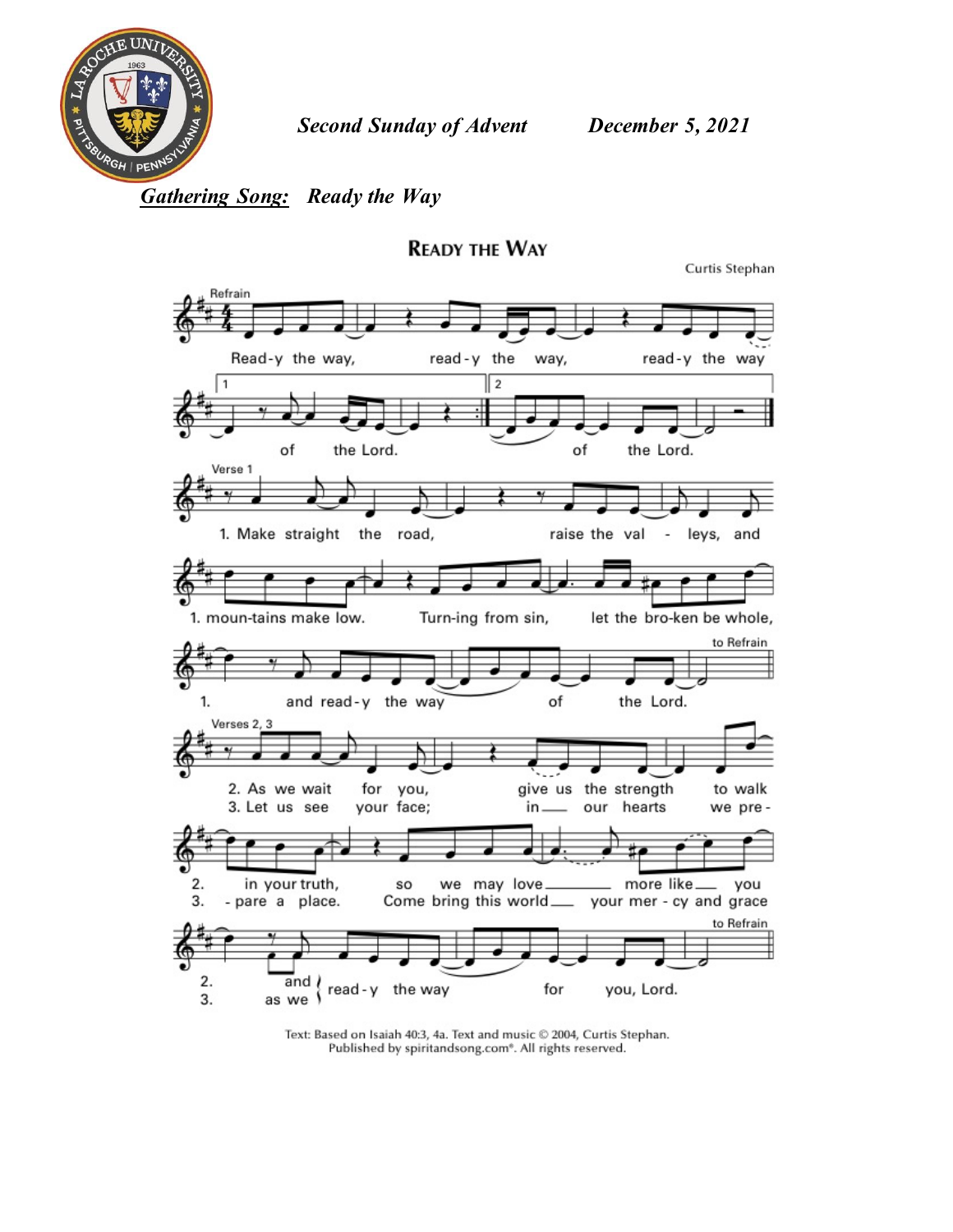#### *Liturgy of the Word*

*First Reading: Baruch 5: 1-9*

#### *Responsorial Psalm:*

# PSALM 126: SECOND SUNDAY OF ADVENT, YEAR C R. The Lord has done great things for us; we are filled with joy.

## *Second Reading: Philippians 1: 4-6, 8-11 Gospel Acclamation: Mass of Creation Marty Haugen*



### *Gospel: Luke 3: 1-6*

#### *Apostles' Creed*

I believe in God, the Father almighty, Creator of heaven and earth, and in Jesus Christ, his only Son, our Lord, who was conceived by the Holy Spirit, born of the Virgin Mary, suffered under Pontius Pilate, was crucified, died and was buried; he descended into hell; on the third day he rose again from the dead; he ascended into heaven, and is seated at the right hand of God the Father almighty; from there he will come to judge the living and the dead. I believe in the Holy Spirit, the holy catholic Church, the communion of

Text © 1969, 1981, 1997, ICEL. All rights reserved. Used with permission. Music: Owen Alstott, @ 1977, 1990, OCP. All rights reserved.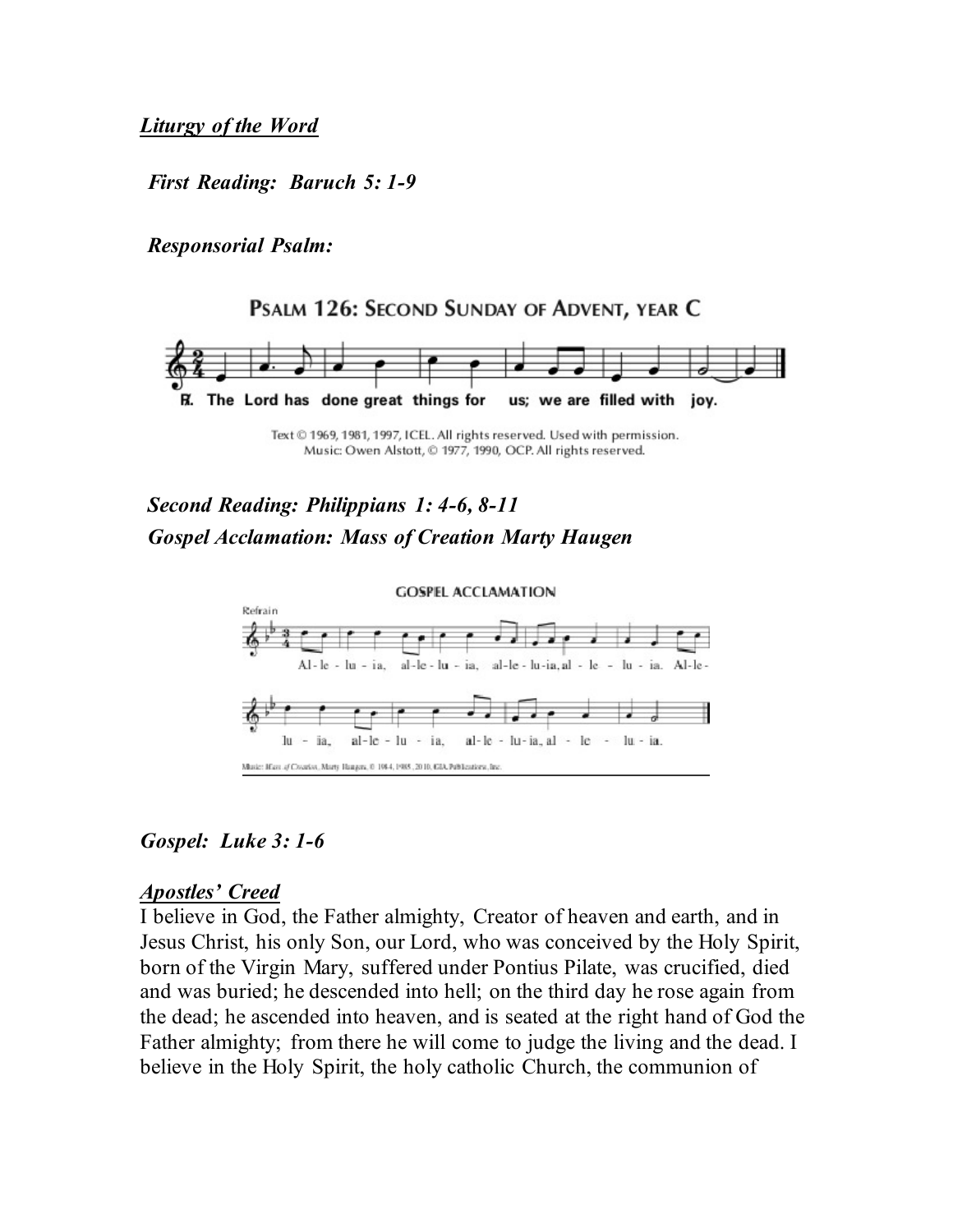saints, the forgiveness of sins, the resurrection of the body, and life everlasting. Amen.

### *Prayers for God's People*

#### *Preparation of the Gifts: Alleluia! Hurry the Lord is Near*



Text @ 1982, Patrick Lee. Music @ 1979, Ernest Sands. Text and music published by OCP. All rights reserved.

### *All Mass Parts from Mass of Creation Marty Haugen*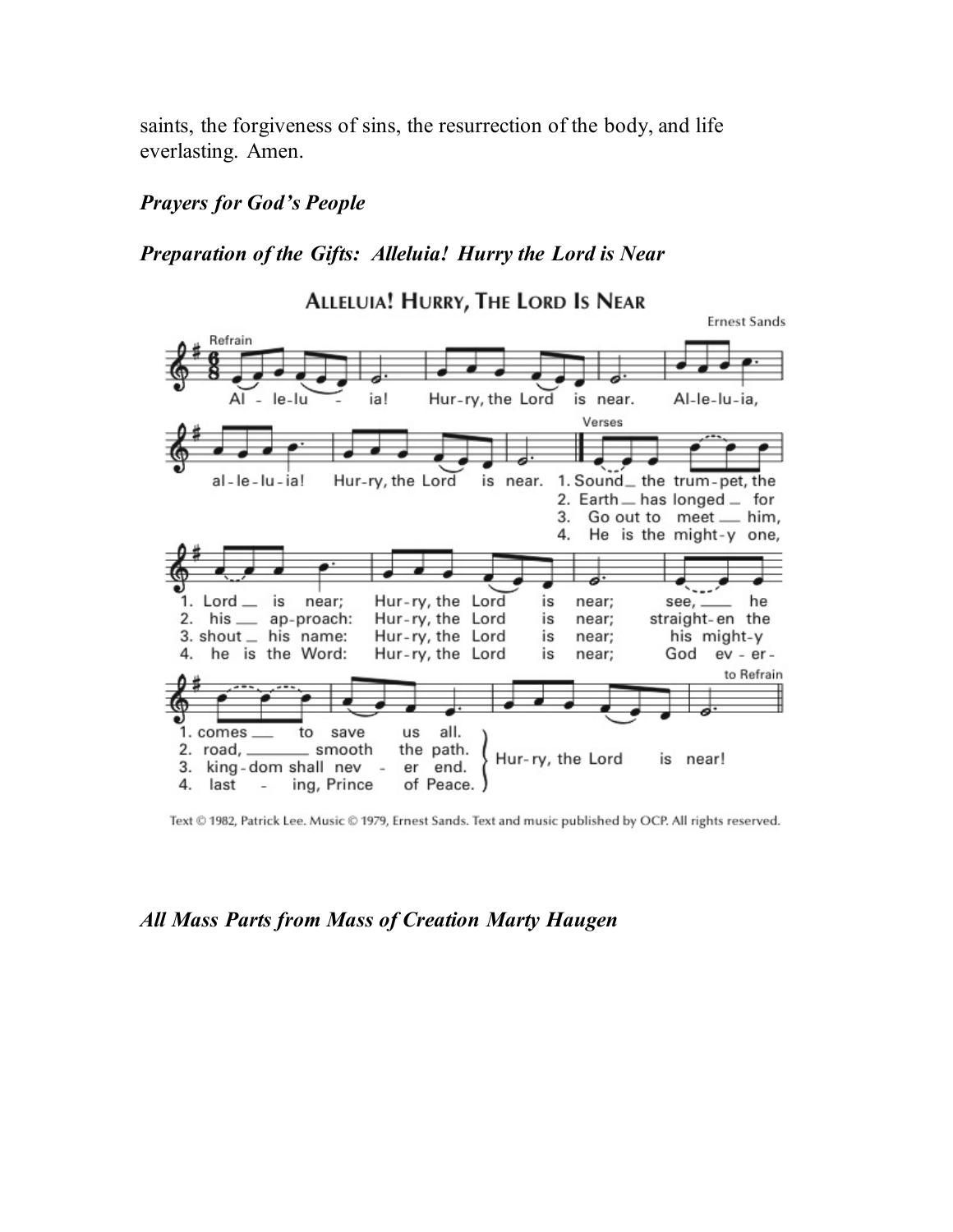

#### CHRIST, BE OUR LIGHT/SÉ NUESTRA LUZ

**Bernadette Farrell** 

Text: Bernadette Farrell; Spanish tr., Pedro Rubalcava and Jaime Cortez. Text and music © 1993, 2011, Bernadette Farrell. Published by OCP. All rights reserved.

#### *Prayer for Peace:*

Lord, be with us, so that we might not look forward in fear to the changes in life. We are your very own and we believe that you will lead us safely through all things. And when we cannot stand it, you will carry us in your arms. May we not fear what will happen tomorrow. You are our everlasting parent, who cares for us today, and we believe that you will care for us every day. Lord, either shield us from suffering or give us the unfailing strength to bear it. May we be at peace and so put aside all anxious thoughts and